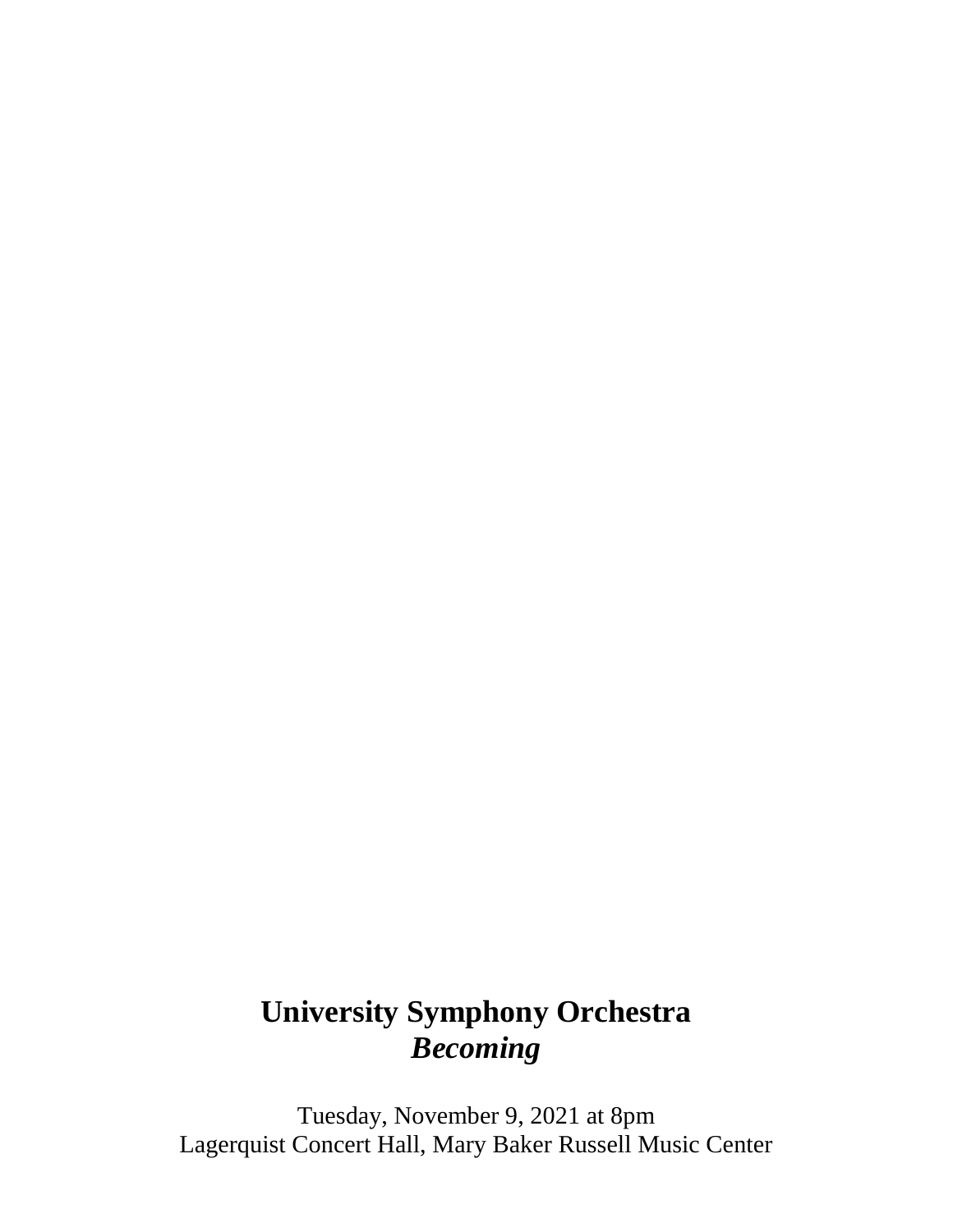Pacific Lutheran University School of Arts and Communication / Department of Music presents

# **University Symphony Orchestra** *Becoming*

## Jeffrey Bell-Hanson, *conductor*

Tuesday, November 9, 2021 at 8pm Lagerquist Concert Hall, Mary Baker Russell Music Center

Welcome to Lagerquist Concert Hall.

**Masks must be worn at all times while indoors and for the duration of the performance.**

Please disable the audible signal on all watches and cellular phones for the duration of the concert. Use of cameras, recording equipment and all digital devices is not permitted in the concert hall.

## **PROGRAM**

Welcome, in person and virtually, to Lagerquist Concert Hall for our second concert performance of the 2021-2022 season. We enjoyed last season exploring a different type of literature, and many composers who were new to us. One of the composers we discovered during that exploration was Jessie Montgomery. Tonight we are pleased to bring you her exciting work, *Strum,* alongside one of the most important symphonic pieces of the last century, Jean Sibelius's seventh symphony.

**Strum........................................................................................................................................Jessie Montgomery (b. 1981)**

**Symphony No. 7 in C Major op. 105 .......................................................................................... Jean Sibelius (1865-1957)** *Allegro vivace e con brio—Vivacissimo—Adagio—Allegro molto moderato—Vivace—Presto—Adagio*  (in one movement)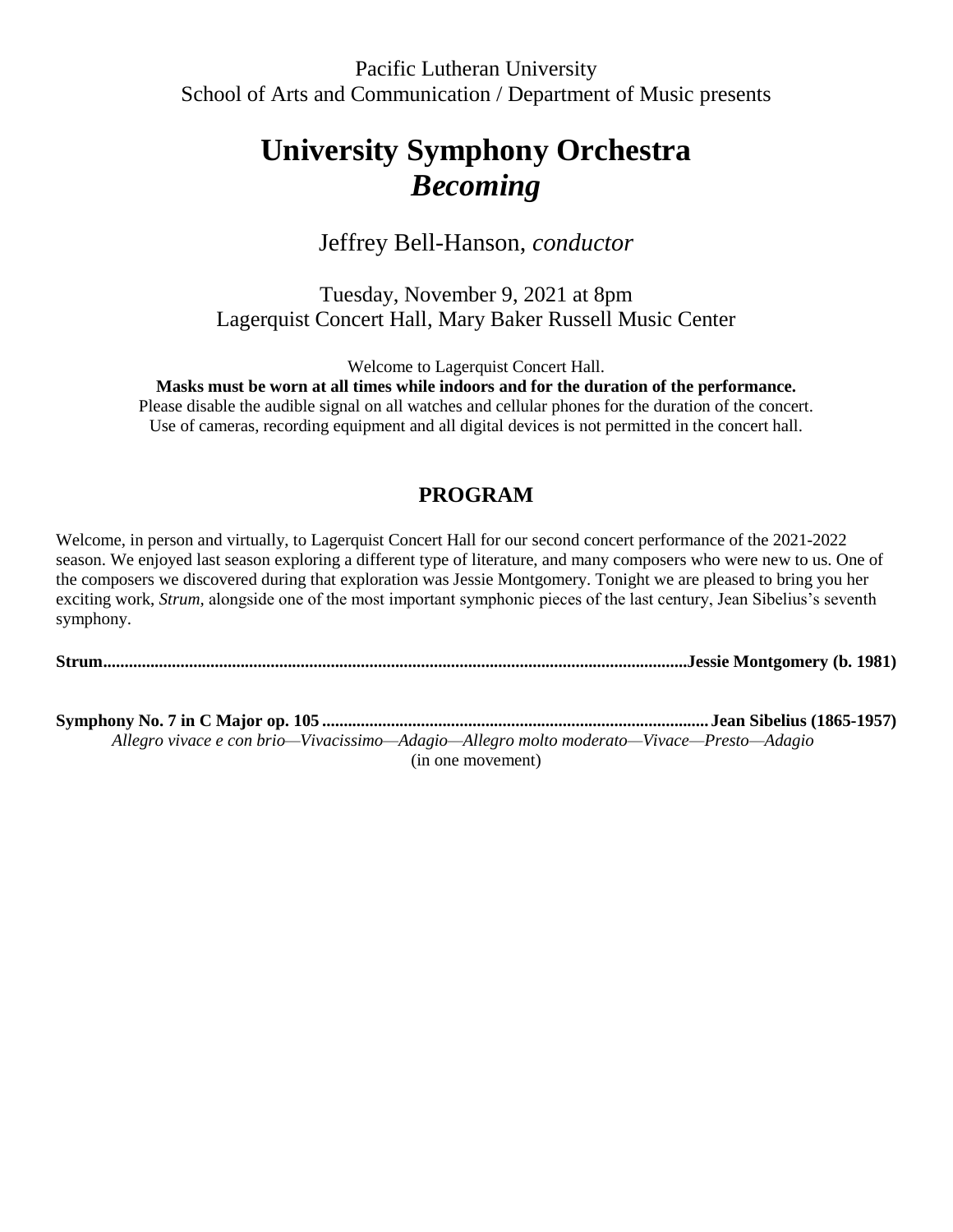### **Program Notes**

#### **Jessie Montgomery,** *Strum*



*Photo by Jiyang Chen*

Jessie Montgomery is an acclaimed composer, violinist, and educator. She is the recipient of the Leonard Bernstein Award from the ASCAP Foundation, and her works are performed frequently around the world by leading musicians and ensembles. Her music interweaves classical music with elements of vernacular music, improvisation, language, and social justice, placing her squarely as one of the most relevant interpreters of 21st-century American sound and experience. Her profoundly felt works have been described as "turbulent, wildly colorful and exploding with life" (*The Washington Post*).

In her words, "Music is my connection to the world. It guides me to understand my place in

relation to others and challenges me to make clear the things I do not understand. I imagine that music is a meeting place at which all people can converse about their unique differences and common stories."

Regarding this work, she writes, "*Strum* is the culminating result of several versions of a string quintet I wrote in 2006. It was originally written for the Providence String Quartet and guests of Community MusicWorks Players, then arranged for string quartet in 2008 with several small revisions. In 2012 the piece underwent its final revisions with a rewrite of both the introduction and the ending for the Catalyst Quartet in a performance celebrating the 15<sup>th</sup> annual Sphinx Competition.

"Originally conceived for the formation of a cello quintet, the voicing is often spread wide over the ensemble, giving the music an expansive quality of sound. Within *Strum* I utilized texture motives, layers of rhythmic or harmonic ostinati that string together to form a bed of sound for melodies to weave in and out. The strumming pizzicato serves as a texture motive and the primary driving rhythmic underpinning of the piece. Drawing on American folk idioms and the spirit of dance and movement, the piece has a kind of narrative that begins with fleeting nostalgia and transforms into ecstatic celebration."

### **Jean Sibelius,** *Symphony No. 7 in C Major, op. 105*

Sibelius's seventh symphony is not his last completed work, but it is arguably his most significant musical accomplishment. Written in 1924, nearly at the same time as the sixth symphony, it is the culmination of a career-long project, shared by many of his contemporaries, to reconcile two divergent approaches to composition for the orchestra that had set generations of composers at odds with each other, and sometimes with themselves. In one camp were the traditionalists who favored a closer adherence to formal structures inherited from Haydn and his contemporaries. It was in this model that the symphony, as a genre, became recognized as the repository of the composer's most profound musical thought. One of the foremost exemplars of this approach was Johannes Brahms. In the other camp were composers like Liszt, Wagner, and Berlioz who thought in more narrative terms. It is from these sources—especially Liszt—that a new genre, the tone or symphonic poem was born. We often recognize an exact contemporary of Sibelius, Richard Strauss, as a foremost example of this group.



*Photograph by Yousuf Karsh, 1949*

Sibelius was one of a number of his generation whose works fall on both sides of this line. Yet in his case, there is clearly a conscious effort, traceable through his orchestra music, to reconcile these two forms in a symphonic expression that was both, and yet something new. In the *Seventh Symphony*, he seems to have achieved this melding of purpose and form.

The length and single movement form of the work resemble the symphonic poems of Liszt and Strauss. However, the composer leaves no hints about a literary or philosophical program that would be characteristic of such a piece. As with all of Sibelius music, it is tempting to hear a resonance with the stark, cold vistas of the Finnish landscape. Echoes of folk music suffuse parts of this work, as they do in most of his symphonies. The pitch material seems to reflect the more familiar diatonic scales of a folk idiom rather than the highly chromatic language of the late Romantic period. Even so, there is no explicit reference to any of these sources, either landscape or village life.

On the other hand, evidence of the *Seventh's* symphonic DNA can be seen in a rough division of the piece into four discernable sections. In the Haydnesque symphonic template, the third movement was always a minuet. In fact, what appears to be the third large section of this piece is the most characteristically dance-oriented portion. However, any sense that this music might actually be made of four different sections stitched together is obliterated by the occurrence three times of what seems to be its musical core. It is a descending, then ascending motto intoned by the trombone at key points. Hints of its diatonic material are heard in the opening bars, and in the powerful closing resolution that ends the symphony. Between those boundaries the music is a tightly woven fabric of just a few motives, all of them derived from, or leading to the occurrences of the trombone motto.